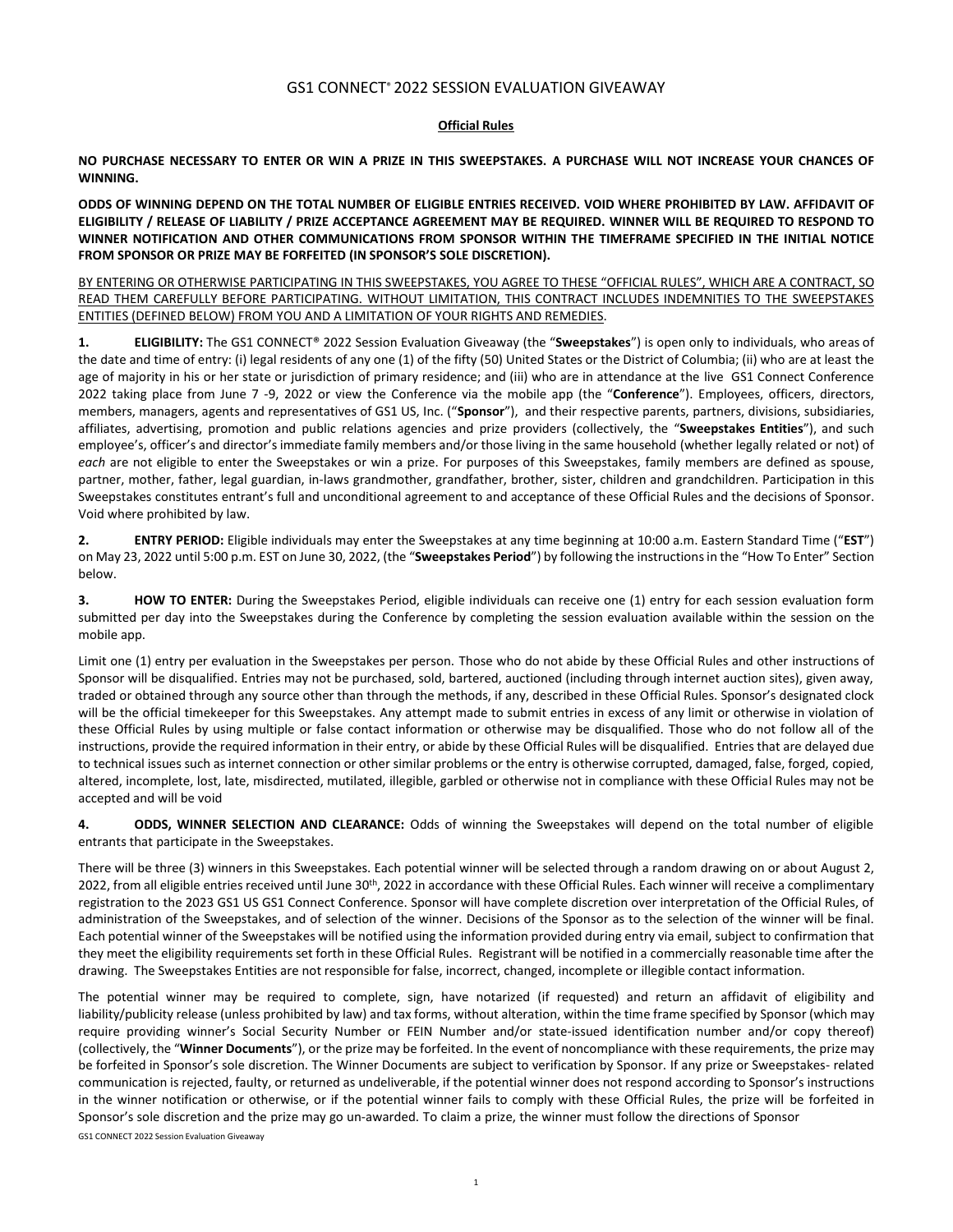to receive their prize. The Sweepstakes Entities are not responsible for and shall not be liable for late, lost, damaged, intercepted, misdirected, or unsuccessful efforts to notify the potential winner.

**5. PRIZE:** There will be three (3) winners in this Sweepstakes. Each potential winner will be selected through a random drawing on or about August 2, 2022. Each winner will receive a complimentary GS1 US GS1 Connect 2023 Conference registration. Each prize awarded has an approximate retail value ("**ARV**") of \$2,100 . **THE PRIZE DOES NOT INCLUDE TRAVEL TO/FROM THE CONFERENCE AND WINNERS WILL BE SOLELY RESPONSIBLE FOR ALL COSTS AND EXPENSES RELATED THERETO.** If the actual value of the prize is less than the stated ARV, the difference will not be awarded.

Prize is non-transferable, with no cash redemptions, equivalents or substitutions except at Sponsor's sole and absolute discretion. All prize details not specified in these Official Rules will be determined in Sponsor's sole and absolute discretion. Prize details and availability are subject to change and prize provider's rules and restrictions, and in the event that Sponsor is unable to provide the winner with their prize, the Sponsor may elect, to provide winners with the approximate value of such item in cash or award an alternate prize of comparable or greater value. In the event the prize winner engages in behavior that (as determined by Sponsor or any prize provider in its or their sole and absolute discretion) is obnoxious, inappropriate, or threatening, illegal or that is intended to annoy, abuse, threaten or harass any other person, Sponsor reserves the right to not award the prize to such individual. All prizes are awarded "AS IS" and without warranty of any kind, express or implied (including, without limitation, any implied warranty of merchantability or fitness for a particular purpose). Prize winner will be solely responsible for all federal, state and/or local taxes, and for any other fees or costs associated with the prize(s) they receive, regardless of whether it, in whole or in part, is used. The ARV of the prize is based on available information provided to Sponsor and the value of any prize awarded to a winner may be reported for tax purposes asrequired by law. The winner may be required to provide Sponsor with a valid social security number or tax identification number before the prize will be awarded for tax reporting purposes. An IRS Form 1099 may be issued in the name of winner(s), or if a minor in the jurisdiction in which they reside, in the name of their parent or legal guardian, for the actual value of the prize(s) received. Unclaimed prize(s) will be forfeited. Prize, if legitimately claimed, will be awarded. Nomore than the stated number of prizes will be awarded. If the winner does not accept or use the entire prize, the unaccepted or unused part of the prize will be forfeited and Sponsor will have no further obligation with respect to that prize or portion of the prize.

**6. LIMITATION OF LIABILITY: EACH PARTICIPANT AGREES TO RELEASE, DEFEND, HOLD HARMLESS AND INDEMNIFY THE SWEEPSTAKES ENTITIES AND THE RESPECTIVE OFFICERS, DIRECTORS, MEMBERS, MANAGERS, EMPLOYEES, REPRESENTATIVES AND AGENTS OF EACH (COLLECTIVELY, THE "RELEASED PARTIES") FOR ANY LIABILITY WHATSOEVER FOR INJURIES OR DAMAGES OF ANY KIND SUSTAINED IN CONNECTION WITH THE USE, ACCEPTANCE, POSSESSION, USE, MISUSE OR AWARDING OF THE PRIZE, WHILE PREPARING FOR, PARTICIPATING IN AND/OR TRAVELING TO OR FROM ANY PRIZE- OR SWEEPSTAKES-RELATED ACTIVITY, INCLUDING, WITHOUT LIMITATION, ANY INJURY, DAMAGE, DEATH, LOSS, OR ACCIDENT TO PERSON OR PROPERTY. WINNER AGREES THAT THE PRIZE IS PROVIDED AS-IS WITHOUT ANY WARRANTY, REPRESENTATION, OR GUARANTEE, EXPRESS OR IMPLIED, IN FACT OR IN LAW, WHETHER NOW KNOWN OR HEREINAFTER ENACTED, RELATIVE TO THE USE OR ENJOYMENT OF THE PRIZE, INCLUDING, WITHOUT LIMITATION, ITS QUALITY, MERCHANTABILITY, OR FITNESS FOR A PARTICULAR PURPOSE.**

EACH ENTRANT UNDERSTANDS AND AGREES THAT ALL RIGHTS UNDER SECTION 1542 OF THE CIVIL CODE OF CALIFORNIA AND ANY SIMILAR LAW OF ANY STATE OR TERRITORY OF THE UNITED STATES ARE HEREBY EXPRESSLY WAIVED BY HIM/HER. SECTION 1542 READS AS FOLLOWS:

"CERTAIN CLAIMS NOT AFFECTED BY A GENERAL RELEASE. A GENERAL RELEASE DOES NOT EXTEND TO CLAIMS WHICH THE CREDITOR DOES NOT KNOW OR SUSPECT TO EXIST IN HIS OR HER FAVOR AT THE TIME OF EXECUTING THE RELEASE, WHICH IF KNOWN BY HIM OR HER MUST HAVE MATERIALLY AFFECTED HIS OR HER SETTLEMENT WITH THE DEBTOR."

**7. ADDITIONAL DISCLAIMERS:** Released Parties are not responsible and/or liable for any of the following, whether caused by a Released Party, the entrant, or by human error: entries that are submitted by illegitimate means (such as, without limitation, by an automated computer program) or entries in excess of the stated limit; any lost, late, incomplete, illegible, garbled, mutilated, or misdirected entries, email, mail, or Sweepstakes-related correspondence or materials; any error, omission, interruption, defect or delay in transmission or communication; viruses or technical or mechanical malfunctions; interrupted or unavailable cable or satellite systems; errors, typos, or misprints in these Official Rules, in any Sweepstakes-related advertisements or other materials; failures of electronic equipment, computer hardware or software; lost or unavailable network connections, or failed, incorrect, incomplete, inaccurate, garbled or delayed electronic communications or entry information. Without limiting any other provision in these Official Rules, Released Parties are not responsible or liable to any entrant or winner or any person claiming through such entrant or winner for failure to supply the prize or any part thereof in the event that any of the Sweepstakes activities or Released Parties' operations or activities are affected, as determined by Sponsor, in its sole discretion, including, without limitation, by reason of any acts of God, any action, regulation, order or request by any governmental or quasi-governmental entity (whether or not the action, regulations, order or request proves to be invalid), equipment failure, threatened terrorist acts, terrorist acts, air raid, blackout, act of public enemy, earthquake, war (declared or undeclared), fire, flood, epidemic, explosion, unusually severe weather, hurricane, embargo, labor dispute or strike (whether legal or illegal) labor or material shortage, transportation interruption of any kind, work slow-down, civil disturbance, insurrection, riot, or any law, rule, regulation, order or other action adopted or taken by any governmental, federal, state or local government authority, or any other cause, whether or not specifically mentioned above.

8. **GENERAL RULES:** By accepting a prize (except where prohibited by law), the winner grants the Sweepstakes Entities the irrevocable, sub-licensable, absolute right and permission to use, publish, post or display his or her name, any information included on his/her entry, photograph, likeness, voice, prize information, biographical information, any quotes attributable to him or her and any other indicia of persona (regardless of whether altered, changed, modified, edited, used alone, or used with other material in the Released Parties' sole discretion) for advertising, trade, promotional and publicity purposes without further obligation or compensation of any kind to him or her, anywhere, in any medium now known or hereafter discovered or devised (including, without limitation, on the Internet), world-wide, without